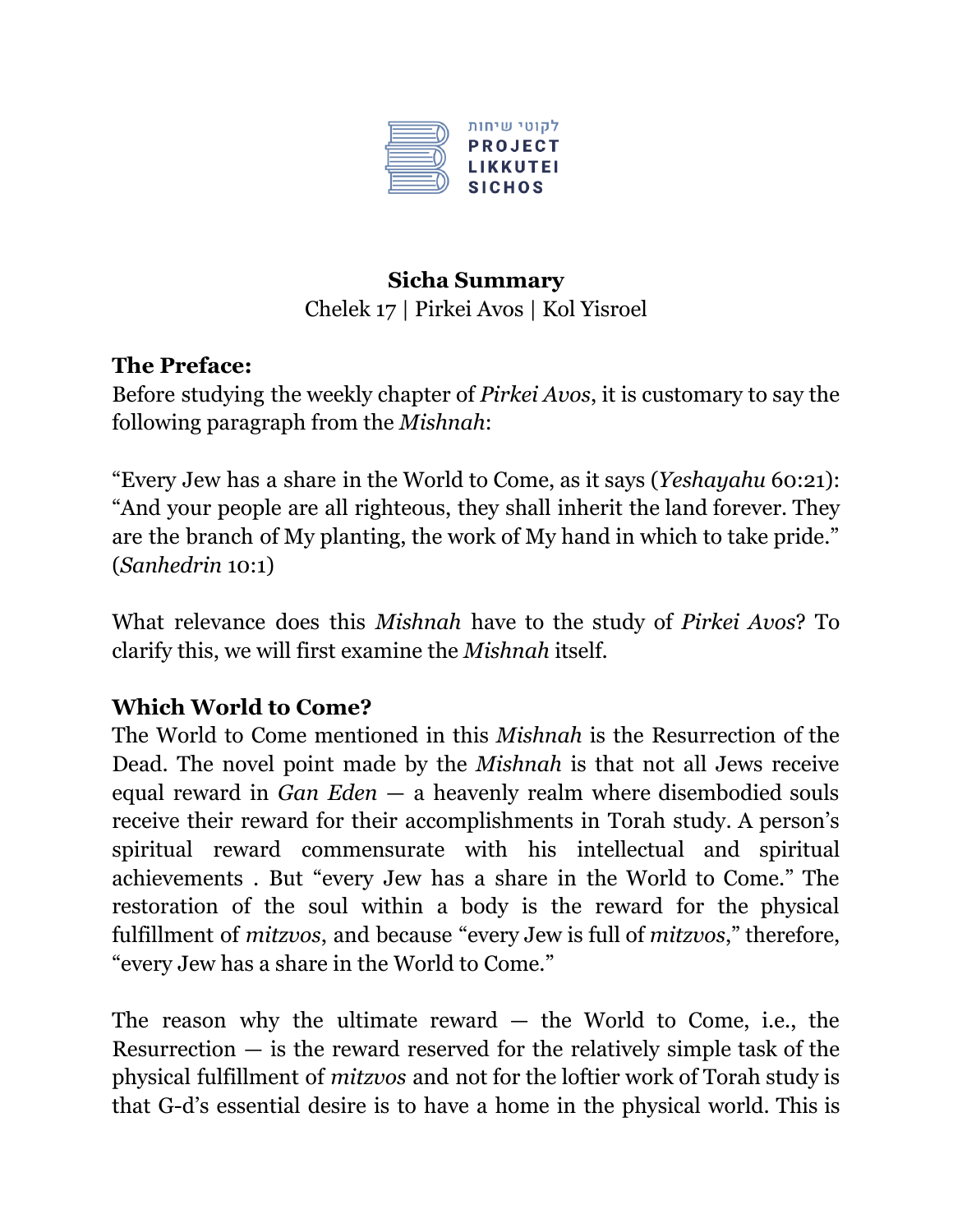accomplished when a Jew uses his physical body or possessions to fulfill the Divine will. Every Jew, being a "branch of My planting, the work of My hand...," innately feels the urgency of the Divine desire, and therefore performs *mitzvos*.

The reward of resurrection thus mirrors the work of refining the physical. G-d desires the physical, and therefore He delights not just in the soul of the Jew but his body as well. When we reveal how the physical realm is a home for G-d, the Divine choice of our bodies is manifest, and they are eternally restored.

## **Why We Study:**

Two divergent pedagogical goals are given for the study of *Pirkei Avos*: *Bartenura* explains that the goal of this tractate is to teach a person that he must take moral and ethical instruction from Torah, even though there are other, secular sources for moral wisdom. Meaning, *Pirkei Avos* provides a person with baseline moral instruction.

Our Sages, however, also said that "a person who wants to be pious should study Avos." (*Bava Kama* 30a) A pious person, in this context, means one whose behavior goes beyond the letter of the law — beyond the baseline of morality.

There is a similar tension in the explanations as to why we study *Pirkei Avos* in the summertime. One commentator explains that the moral instruction of *Avos* is necessary to temper the physical desires that increase in summertime. (*Midrash Shmuel*, *Hakdama* to *Avos*) On the other hand, the fact that all Jews, even those who do not struggle with physical lust and desire, study Pirkei Avos, implies that the lessons of Avos are addressed to those who occupy a loftier station as well.

We are now in position to understand why the preface to *Pirkei Avos* is the teaching that "Every Jew has a share in the World to Come."